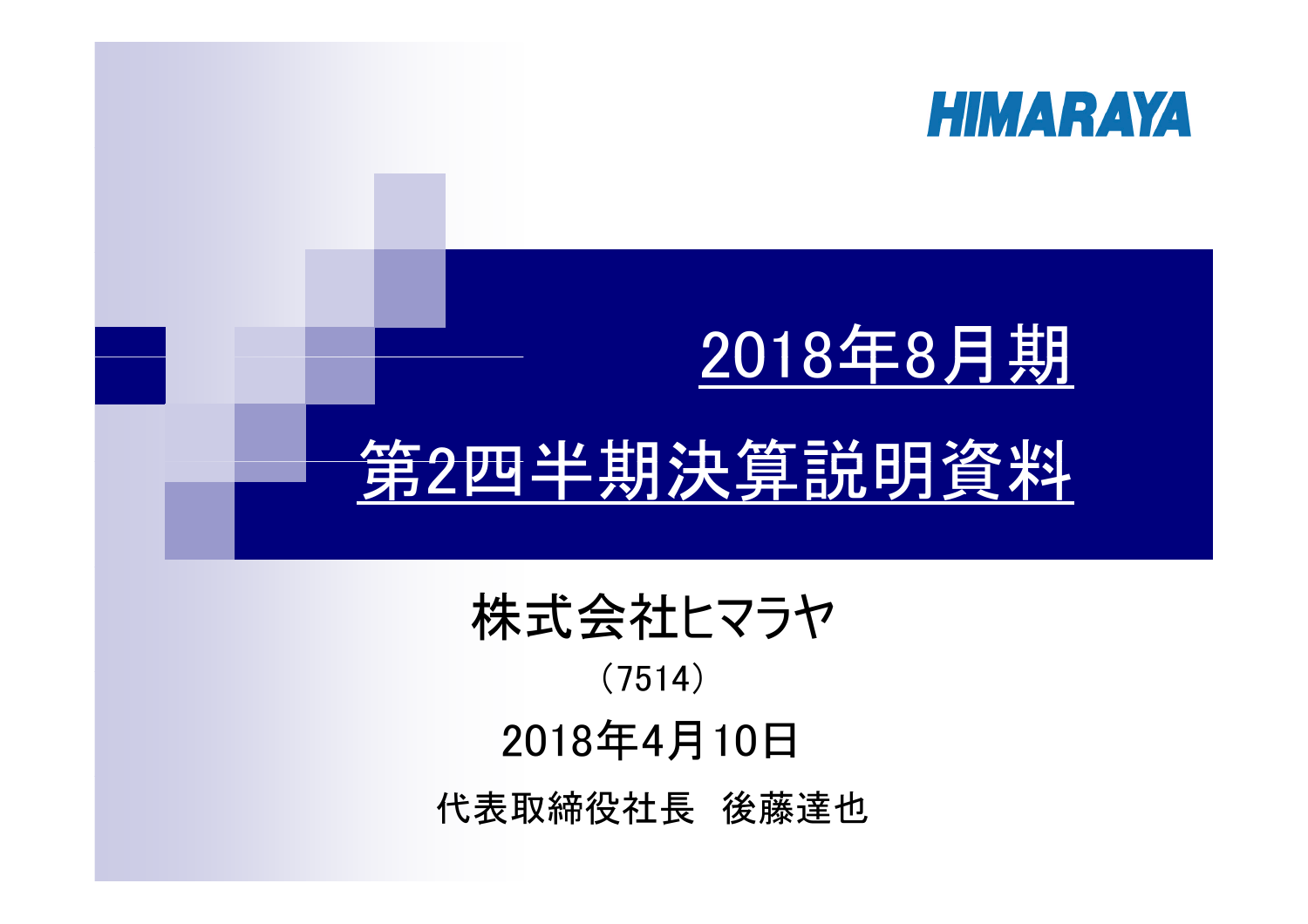目次

# Ⅰ.2018年8月期第2四半期決算実績 Ⅱ.2018年8月期業績予想

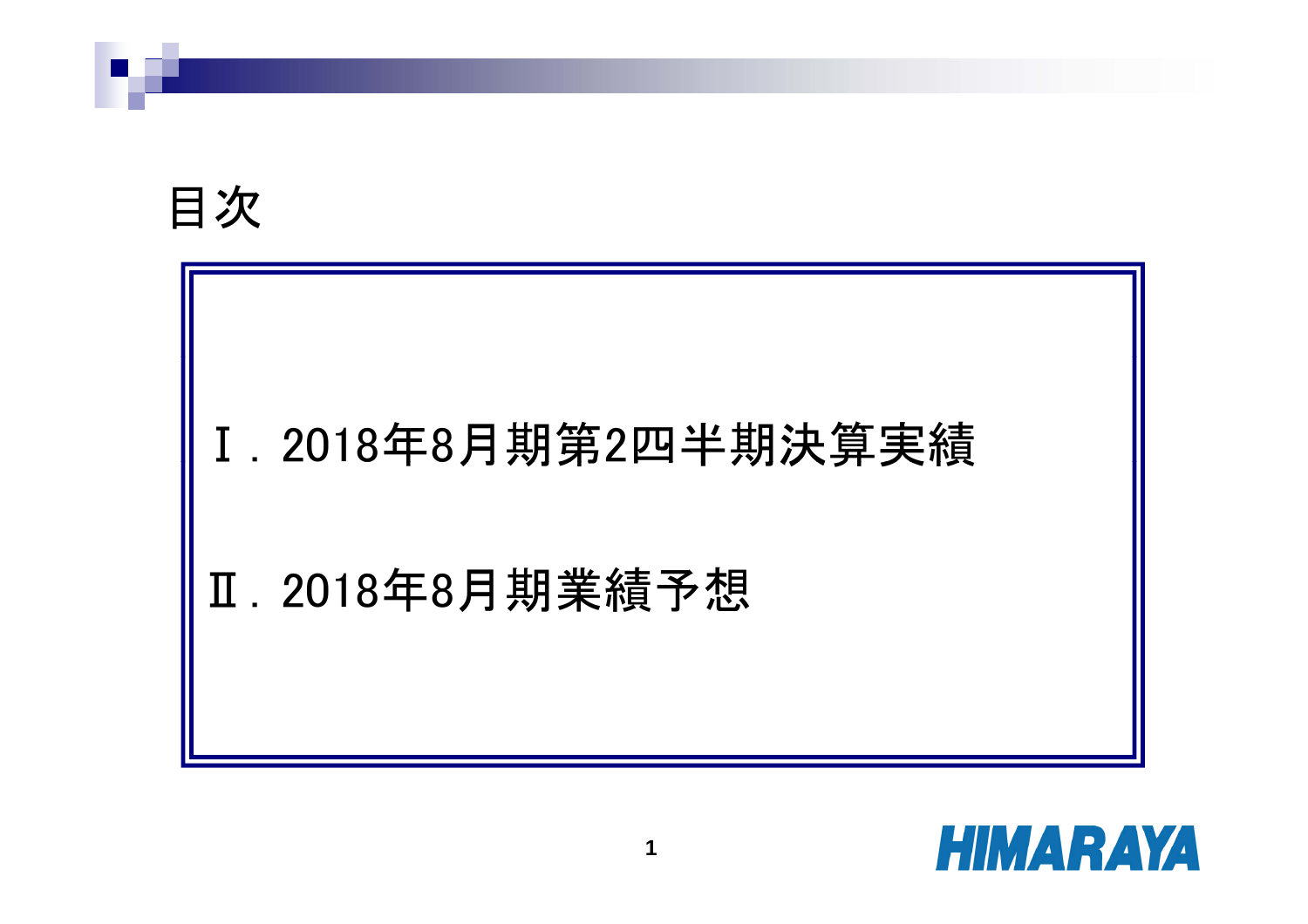1.連結業績 Consolidated Results of Operations

|                                                       | 2017/8<br>第2四半期<br>2Q |          | 2018/8<br>第2四半期 | 2Q       | 第2四半期               | 2018/8<br>2Q | Year-on-year             | 前年同期比                        |                          | 予算比<br><b>Compared to Forecast</b> |
|-------------------------------------------------------|-----------------------|----------|-----------------|----------|---------------------|--------------|--------------------------|------------------------------|--------------------------|------------------------------------|
|                                                       | 実績<br>Result          | 構成比<br>% | 予算<br>Forecast  | 構成比<br>% | 実績<br><b>Result</b> | 構成比<br>%     | 増減額<br><b>Difference</b> | 増減率<br>Change                | 増減額<br><b>Difference</b> | 増減率<br>Change                      |
| 高<br>売<br>上<br><b>Net Sales</b>                       | 35,557                | 100.0%   | 32,720          | 100.0%   | 32,255              | 100.0%       | $-3,302$                 | $-9.3%$                      | $-464$                   | $-1.4%$                            |
| 売上総利益<br><b>Gross Profit</b>                          | 12,190                | 34.3%    | 11,607          | 35.5%    | 11,325              | 35.1%        | $-864$                   | $-7.1%$                      | $-281$                   | $-2.4%$                            |
| 費<br>販<br>管<br><b>S,G&amp;A Expenses</b>              | 12,537                | 35.3%    | 12,011          | 36.7%    | 11,058              | 34.3%        | $-1,478$                 | $-11.8%$                     | $-952$                   | $-7.9%$                            |
| 営業利益<br><b>Operating Profit</b>                       | $-347$                | $-1.0%$  | $-404$          | $-1.2%$  | 266                 | 0.8%         | 614                      | $\qquad \qquad$              | 670                      |                                    |
| 常利益<br>経<br><b>Ordinary Profit</b>                    | $-284$                | $-0.8%$  | $-364$          | $-1.1%$  | 308                 | 1.0%         | 593                      | $\overline{\phantom{0}}$     | 672                      |                                    |
| 特別損益<br><b>Extraordinary Income</b><br>and Loss (Net) | 29                    | 0.1%     | $-50$           | $-0.2%$  | $-385$              | $-1.2%$      | $-414$                   | $\qquad \qquad \blacksquare$ | $-335$                   |                                    |
| 四半期純利益<br><b>Net Profit</b>                           | $-287$                | $-0.8%$  | $-414$          | $-1.3%$  | 338                 | 1.0%         | 625                      | -                            | 752                      |                                    |

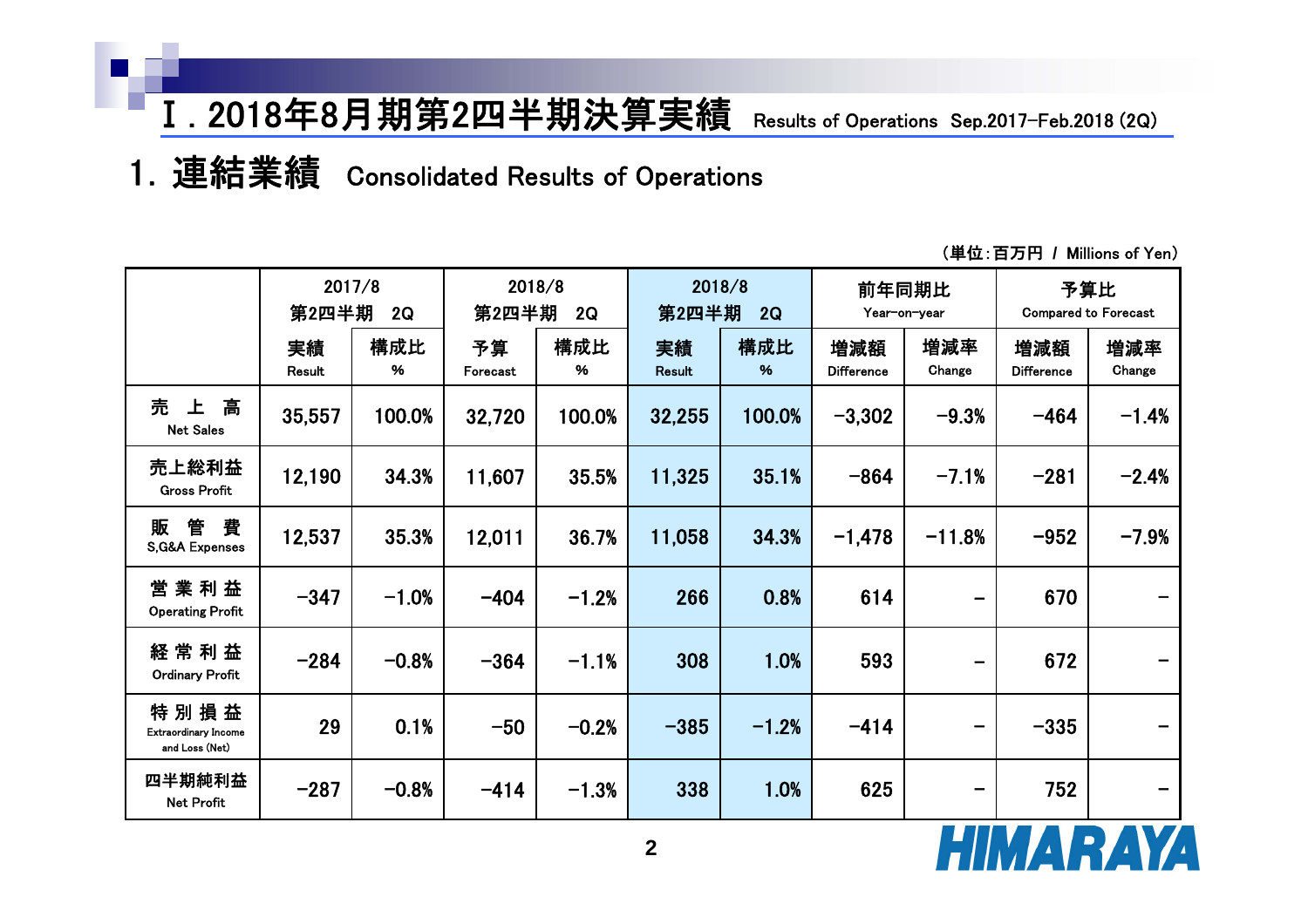2.個別業績 Non-Consolidated Results of Operations

|                                                       | 2017/8<br>第2四半期<br>2Q |          | 2018/8<br>第2四半期 | 2Q       | 第2四半期               | 2018/8<br>2Q | 前年同期比                    | Year-on-year             |                          | 予算比<br><b>Compared to Forecast</b> |
|-------------------------------------------------------|-----------------------|----------|-----------------|----------|---------------------|--------------|--------------------------|--------------------------|--------------------------|------------------------------------|
|                                                       | 実績<br>Result          | 構成比<br>% | 予算<br>Forecast  | 構成比<br>% | 実績<br><b>Result</b> | 構成比<br>%     | 増減額<br><b>Difference</b> | 増減率<br>Change            | 増減額<br><b>Difference</b> | 増減率<br>Change                      |
| 高<br>売<br>上<br><b>Net Sales</b>                       | 32,264                | 100.0%   | 29,500          | 100.0%   | 30,797              | 100.0%       | $-1,466$                 | $-4.5%$                  | 1,297                    | 4.4%                               |
| 売上総利益<br><b>Gross Profit</b>                          | 11,090                | 34.4%    | 10,532          | 35.7%    | 10,840              | 35.2%        | $-249$                   | $-2.3%$                  | 308                      | 2.9%                               |
| 費<br>管<br>販<br><b>S,G&amp;A Expenses</b>              | 11,227                | 34.8%    | 10,742          | 36.4%    | 10,424              | 33.8%        | $-802$                   | $-7.1%$                  | $-317$                   | $-3.0%$                            |
| 営<br>業利益<br><b>Operating Profit</b>                   | $-136$                | $-0.4%$  | $-210$          | $-0.7%$  | 416                 | 1.4%         | 552                      | $\overline{\phantom{0}}$ | 626                      |                                    |
| 経常利益<br><b>Ordinary Profit</b>                        | $-68$                 | $-0.2%$  | $-170$          | $-0.6%$  | 449                 | 1.5%         | 518                      | $\overline{\phantom{0}}$ | 619                      | -                                  |
| 特別損益<br><b>Extraordinary Income</b><br>and Loss (Net) | 30                    | 0.1%     | $-50$           | $-0.2%$  | $-470$              | $-1.5%$      | $-501$                   | -                        | $-420$                   |                                    |
| 四半期純利益<br><b>Net Profit</b>                           | $-67$                 | $-0.2%$  | $-310$          | $-1.1%$  | 394                 | 1.3%         | 462                      | -                        | 704                      |                                    |

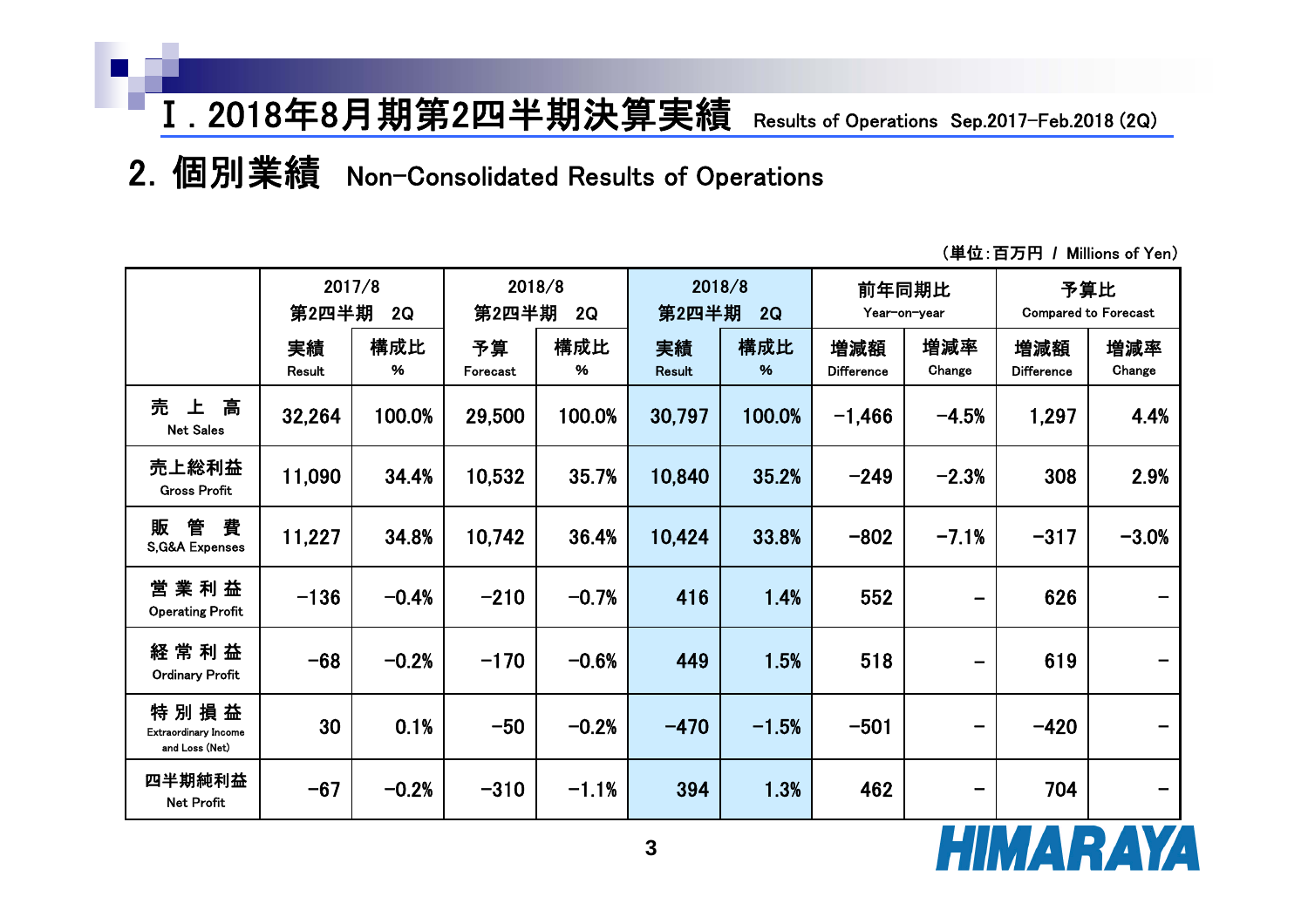3.連結商品別売上高実績 Consolidated Sales Segmented by Product Mix

|                                     | 2017/8<br>第2四半期<br>2Q |          | 第2四半期          | 2018/8<br>2Q | 2018/8<br>第2四半期     | 2Q       |                          | 前年同期比<br>Year-on-year |                          | 予算比<br><b>Compared to Forecast</b> |  |
|-------------------------------------|-----------------------|----------|----------------|--------------|---------------------|----------|--------------------------|-----------------------|--------------------------|------------------------------------|--|
|                                     | 実績<br>Result          | 構成比<br>% | 予算<br>Forecast | 構成比<br>%     | 実績<br><b>Result</b> | 構成比<br>% | 増減額<br><b>Difference</b> | 増減率<br>Change         | 増減額<br><b>Difference</b> | 増減率<br>Change                      |  |
| スキー・<br>スノーボード<br>Ski & Snowboard   | 3,605                 | 10.1%    | 3,029          | 9.3%         | 3,166               | 9.8%     | $-439$                   | $-12.2%$              | 137                      | 4.5%                               |  |
| ゴルフ<br>Golf                         | 5,602                 | 15.8%    | 5,068          | 15.5%        | 5,334               | 16.5%    | $-267$                   | $-4.8%$               | 266                      | 5.3%                               |  |
| アウトドア<br>Outdoor                    | 3,295                 | 9.3%     | 3,189          | 9.7%         | 3,619               | 11.2%    | 324                      | 9.8%                  | 430                      | 13.5%                              |  |
| 一般<br>スポーツ<br><b>General Sports</b> | 23,054                | 64.8%    | 21,434         | 65.5%        | 20,134              | 62.5%    | $-2,919$                 | $-12.7%$              | $-1,299$                 | $-6.1%$                            |  |
| 計<br>合<br>Total                     | 35,557                | 100.0%   | 32,720         | 100.0%       | 32,255              | 100.0%   | $-3,302$                 | $-9.3%$               | $-464$                   | $-1.4%$                            |  |

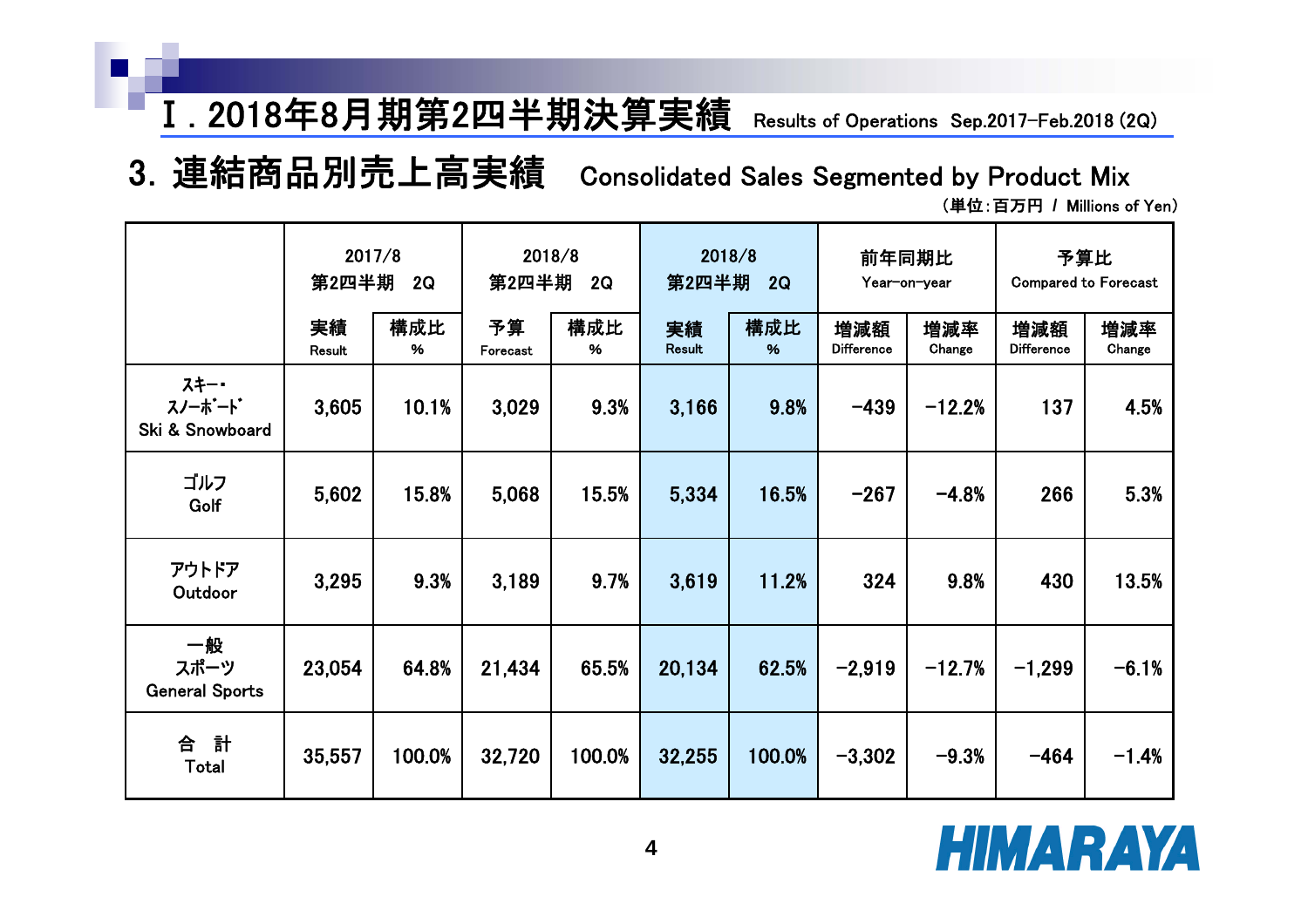4.個別商品別売上高実績 Non-Consolidated Sales Segmented by Product Mix

|                                     | 2017/8<br>第2四半期<br>2Q |          | 2018/8<br>第2四半期 | 2Q       | 2018/8<br>第2四半期     | 2Q       | 前年同期比                    | Year-on-year  |                          | 予算比<br><b>Compared to Forecast</b> |  |
|-------------------------------------|-----------------------|----------|-----------------|----------|---------------------|----------|--------------------------|---------------|--------------------------|------------------------------------|--|
|                                     | 実績<br>Result          | 構成比<br>% | 予算<br>Forecast  | 構成比<br>% | 実績<br><b>Result</b> | 構成比<br>% | 増減額<br><b>Difference</b> | 増減率<br>Change | 増減額<br><b>Difference</b> | 増減率<br>Change                      |  |
| スキー・<br>スノーボード<br>Ski & Snowboard   | 3,605                 | 11.2%    | 3,029           | 10.3%    | 3,166               | 10.3%    | $-439$                   | $-12.2%$      | 137                      | 4.5%                               |  |
| ゴルフ<br>Golf                         | 5,602                 | 17.4%    | 5,068           | 17.2%    | 5,334               | 17.3%    | $-267$                   | $-4.8%$       | 266                      | 5.3%                               |  |
| アウトドア<br>Outdoor                    | 3,295                 | 10.2%    | 3,189           | 10.8%    | 3,619               | 11.8%    | 324                      | 9.8%          | 430                      | 13.5%                              |  |
| 一般<br>スポーツ<br><b>General Sports</b> | 19,761                | 61.2%    | 18,214          | 61.7%    | 18,677              | 60.6%    | $-1,084$                 | $-5.5%$       | 463                      | 2.5%                               |  |
| 計<br>合<br>Total                     | 32,264                | 100.0%   | 29,500          | 100.0%   | 30,797              | 100.0%   | $-1,466$                 | $-4.5%$       | 1,297                    | 4.4%                               |  |

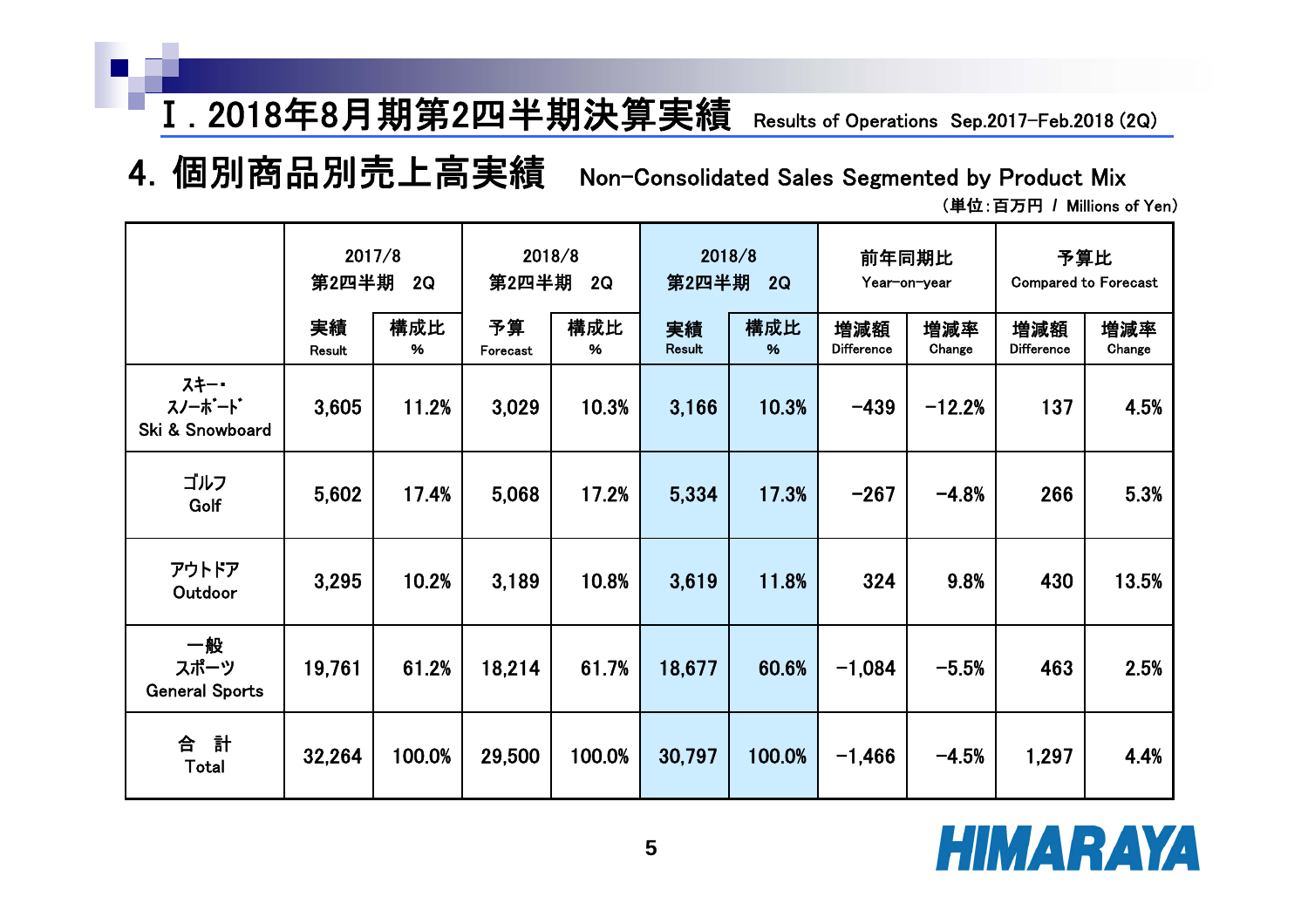5.貸借対照表(連結) Balance Sheets (Consolidated)

|                                                  | 2017/2       |          | 2018/2       |          | 増減額               |  |
|--------------------------------------------------|--------------|----------|--------------|----------|-------------------|--|
|                                                  | 実績<br>Result | 構成比<br>% | 実績<br>Result | 構成比<br>% | <b>Difference</b> |  |
| 流動資産<br><b>Current Assets</b>                    | 26,445       | 65.1%    | 24,352       | 65.3%    | $-2,092$          |  |
| (うち商品)<br>Inventories                            | 19,243       | 47.4%    | 15,935       | 42.7%    | $-3,307$          |  |
| 固定資産<br><b>Fixed Assets</b>                      | 14,166       | 34.9%    | 12,948       | 34.7%    | $-1,218$          |  |
| 負債<br>Liabilities                                | 27,305       | 67.2%    | 23,209       | 62.2%    | $-4,095$          |  |
| (うち支払手形・買掛金)<br>Notes and accounts payable trade | 12,508       | 30.8%    | 11,633       | 31.2%    | $-874$            |  |
| (うち有利子負債)<br>Interest bearing liability          | 10,525       | 25.9%    | 8,438        | 22.6%    | $-2,086$          |  |
| 純資産<br>Total net assets                          | 13,306       | 32.8%    | 14,091       | 37.8%    | 784               |  |
| 総資産<br><b>Total assets</b>                       | 40,611       | 100.0%   | 37,301       | 100.0%   | $-3,310$          |  |

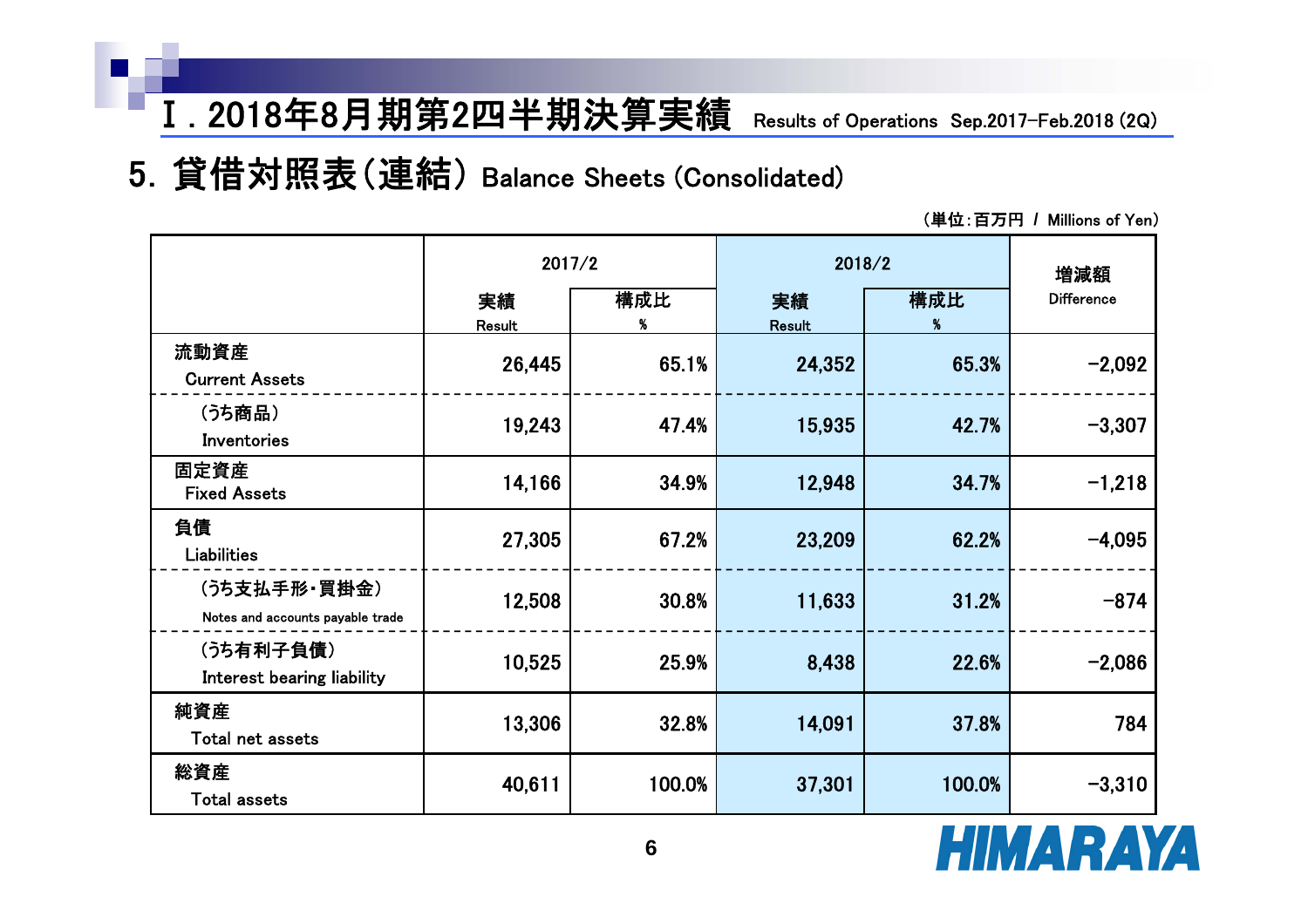#### 6.貸借対照表(個別) Balance Sheets (Non-Consolidated)

|                                                  |              | 2017/2   | 2018/2              |                          | 増減額               |  |
|--------------------------------------------------|--------------|----------|---------------------|--------------------------|-------------------|--|
|                                                  | 実績<br>Result | 構成比<br>% | 実績<br><b>Result</b> | 構成比<br>$\boldsymbol{\%}$ | <b>Difference</b> |  |
| 流動資産<br><b>Current Assets</b>                    | 23,519       | 62.5%    | 24,429              | 65.3%                    | 910               |  |
| (うち商品)<br>Inventories                            | 16,928       | 45.0%    | 15,935              | 42.6%                    | $-992$            |  |
| 固定資産<br><b>Fixed Assets</b>                      | 14,121       | 37.5%    | 12,988              | 34.7%                    | $-1,133$          |  |
| 負債<br><b>Liabilities</b>                         | 23,863       | 63.4%    | 23,072              | 61.7%                    | $-790$            |  |
| (うち支払手形・買掛金)<br>Notes and accounts payable trade | 11,298       | 30.0%    | 11,633              | 31.1%                    | 335               |  |
| (うち有利子負債)<br><b>Interest bearing liability</b>   | 8,855        | 23.5%    | 8,438               | 22.6%                    | $-416$            |  |
| 純資産<br>Total net assets                          | 13,777       | 36.6%    | 14,345              | 38.3%                    | 567               |  |
| 総資産<br><b>Total assets</b>                       | 37,641       | 100.0%   | 37,418              | 100.0%                   | $-222$            |  |

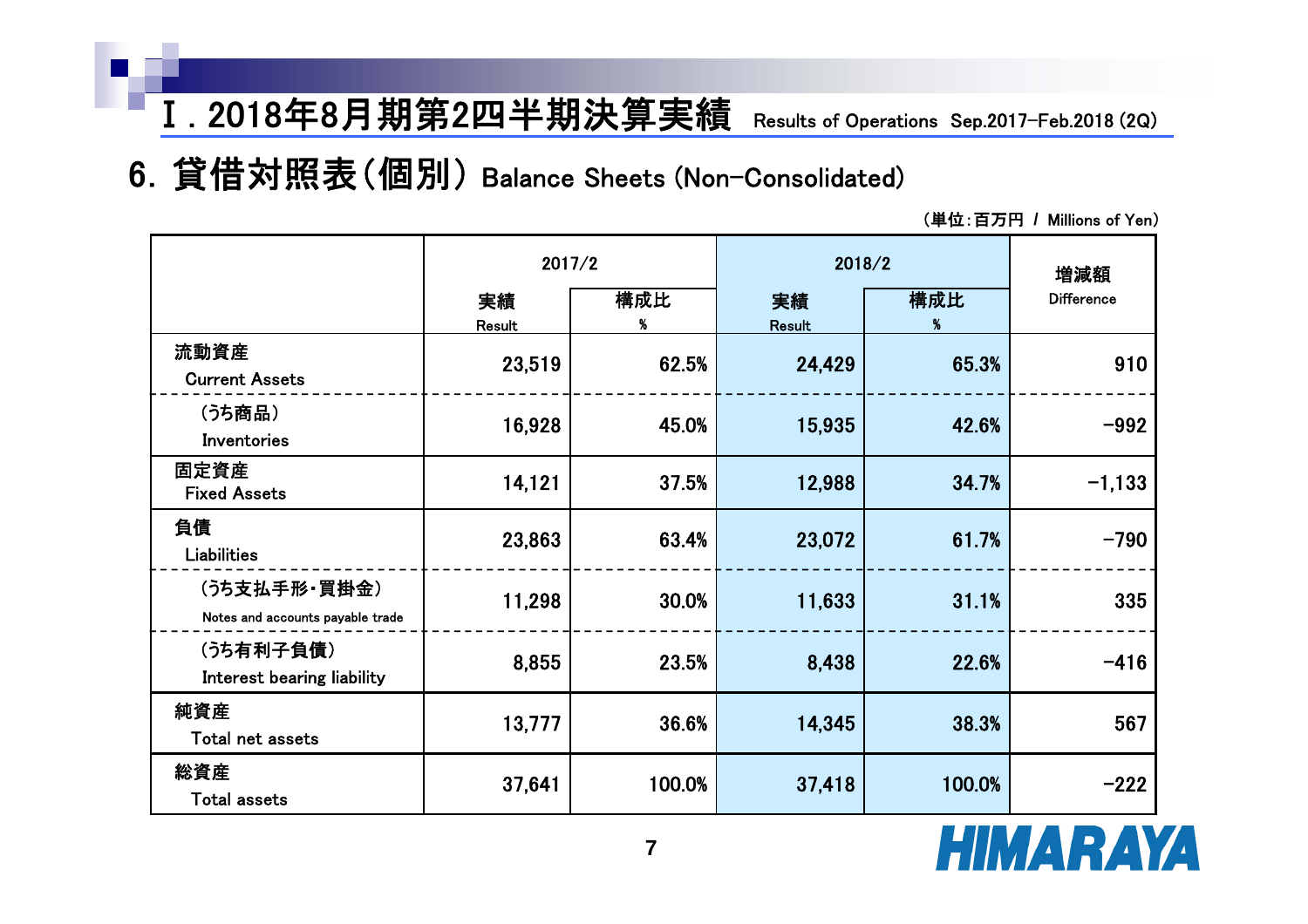7.月次売上高前年比推移 Year-on-year Monthly Store Sales Trends

#### ● 月次売上高前年比推移

| HIMARAYA           |     | 9月     | 10月   | 月      | 12月    | 月     | 2月    | 上期<br>累計 | 3月     |
|--------------------|-----|--------|-------|--------|--------|-------|-------|----------|--------|
| 2018年8月期<br>(当期実績) | 全店  | 99.7%  | 93.5% | 99.3%  | 102.3% | 87.6% | 91.7% | 95.4%    | 112.9% |
|                    | 既存店 | 101.4% | 97.8% | 101.9% | 107.3% | 95.1% | 96.7% | 100.0%   | 103.4% |

#### 店舗数推移

|                | 2017年8月末 | 出店 | 退店等     | 2018年2月末 |
|----------------|----------|----|---------|----------|
| 2018年8月期(連結)   |          |    |         |          |
| トマラヤ           |          |    |         |          |
| <b>B&amp;D</b> |          |    | Ж<br>29 |          |

※閉店1店舗に加え、連子会社の異動に伴い28店舗が減少

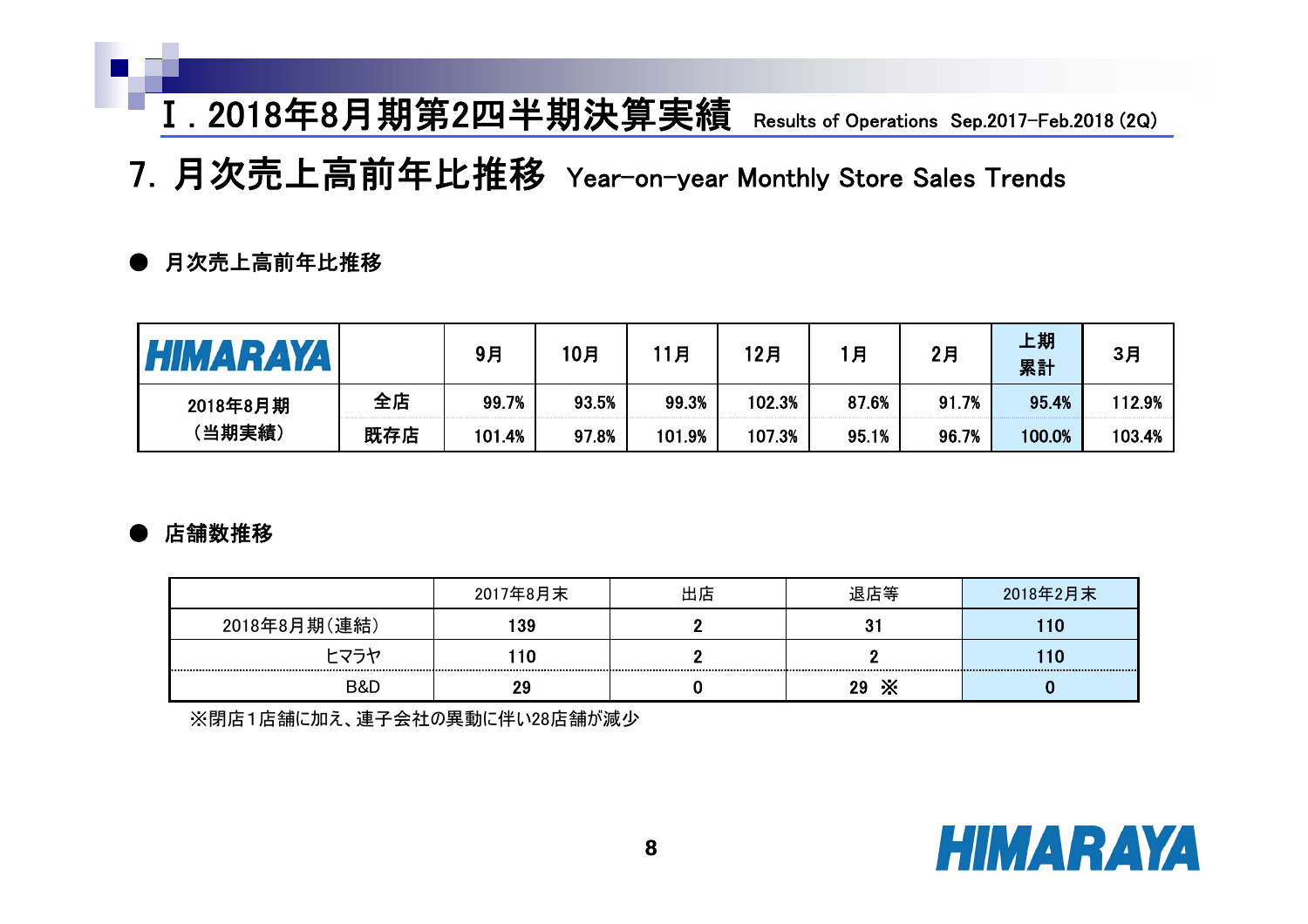

8.総括(連結)

連結子会社の異動

#### 計画的な閉店による減収

#### 好調な冬物商戦を背景に増益

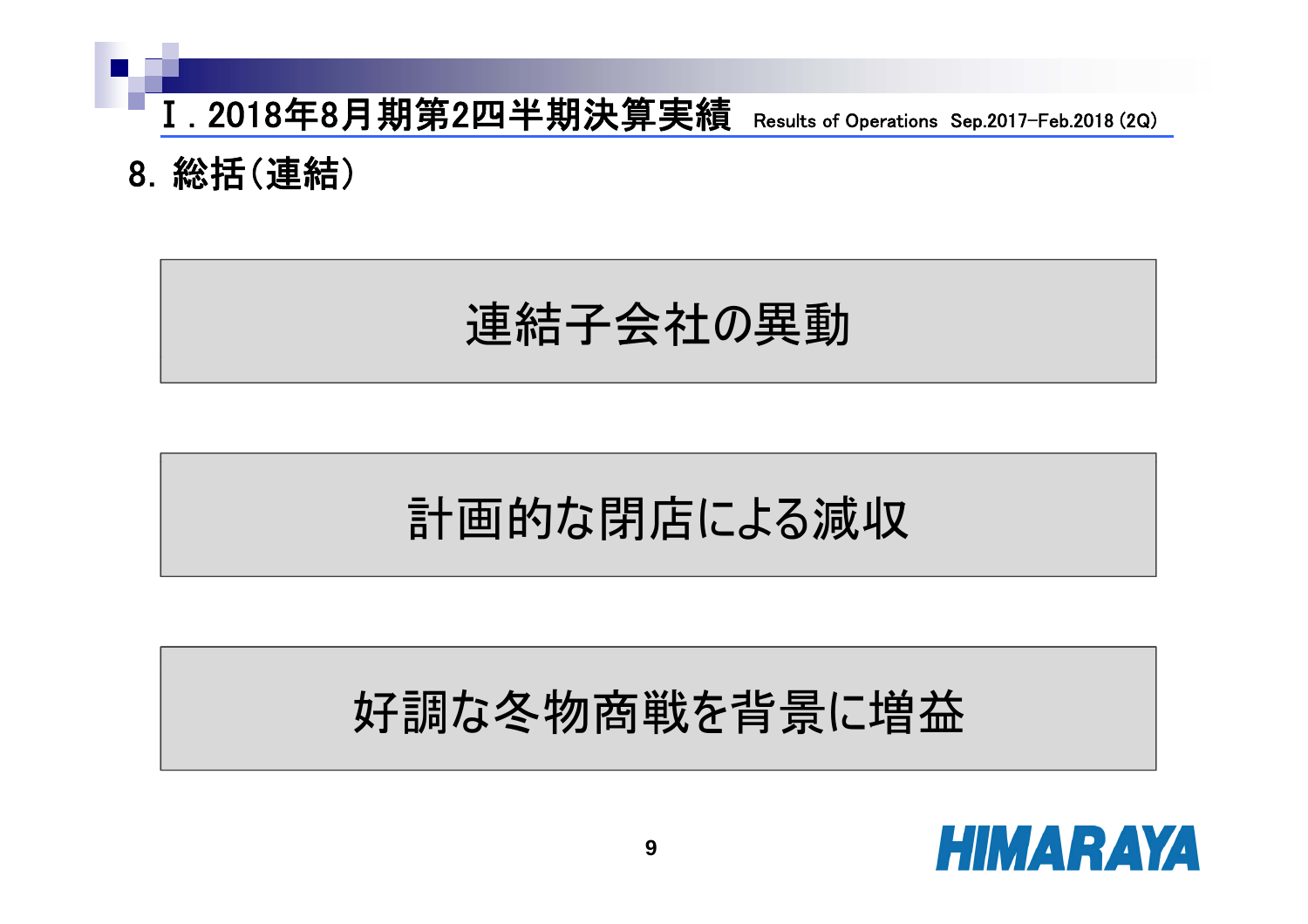#### Ⅱ.2018年8月期業績予想 Forecast for the Year Ending August 31, 2018

1.連結業績予想 Consolidated Forecast for the Year Ending August 31, 2018

|                                                       | 2017/8<br>通期 Full year |          | 通期             | 2018/8<br>Full year | 前期比<br>Year-on-year      |               |  |
|-------------------------------------------------------|------------------------|----------|----------------|---------------------|--------------------------|---------------|--|
|                                                       | 実績<br>Result           | 構成比<br>% | 予想<br>Forecast | 構成比<br>%            | 増減額<br><b>Difference</b> | 増減率<br>Change |  |
| 売<br>高<br>上<br><b>Net Sales</b>                       | 72,907                 | 100.0%   | 66,561         | 100.0%              | $-6,346$                 | $-8.7%$       |  |
| 売上総利益<br><b>Gross Profit</b>                          | 25,554                 | 35.1%    | 23,963         | 36.0%               | $-1,591$                 | $-6.2%$       |  |
| 管<br>費<br>販<br><b>S,G&amp;A Expenses</b>              | 24,424                 | 33.5%    | 22,173         | 33.3%               | $-2,251$                 | $-9.2%$       |  |
| 営業利益<br><b>Operating Profit</b>                       | 1,130                  | 1.6%     | 1,790          | 2.7%                | 659                      | 58.4%         |  |
| 経常利益<br><b>Ordinary Profit</b>                        | 1,293                  | 1.8%     | 1,892          | 2.8%                | 598                      | 46.3%         |  |
| 特別損益<br><b>Extraordinary Income</b><br>and Loss (Net) | $-343$                 | $-0.5%$  | $-648$         | $-1.0%$             | $-304$                   |               |  |
| 当期純利益<br>Net Profit                                   | 427                    | 0.6%     | 1,100          | 1.7%                | 672                      | 157.4%        |  |

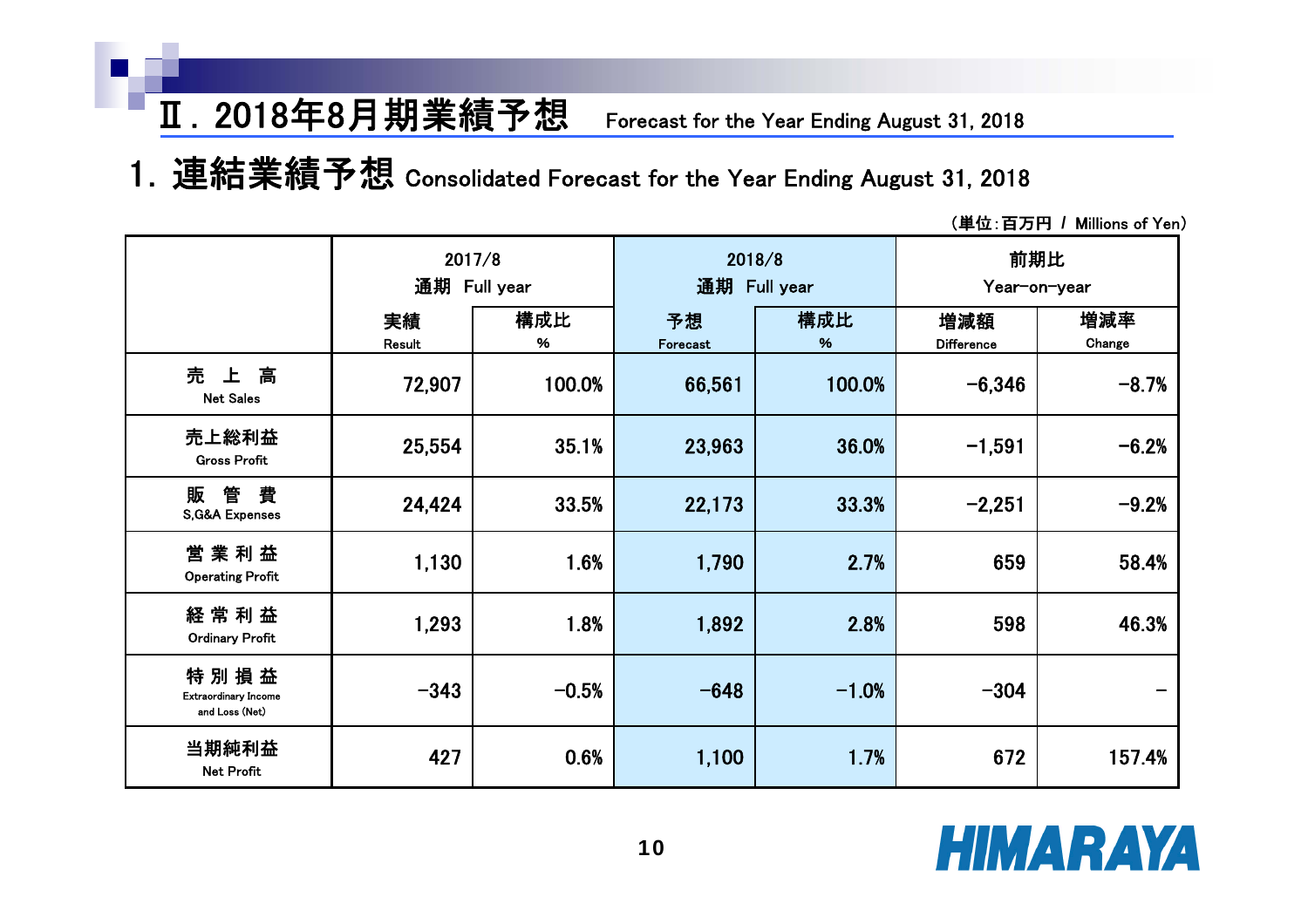#### Ⅱ.2018年8月期業績予想 Forecast for the Year Ending August 31, 2018

2. 個別業績予想 Non-Consolidated Forecast for the Year Ending August 31, 2018

|                                                       | 2017/8<br>通期 Full year |          | 2018/8         | 通期 Full year | 前期比<br>Year-on-year      |               |  |
|-------------------------------------------------------|------------------------|----------|----------------|--------------|--------------------------|---------------|--|
|                                                       | 実績<br>Result           | 構成比<br>% | 予想<br>Forecast | 構成比<br>%     | 増減額<br><b>Difference</b> | 増減率<br>Change |  |
| 売<br>上高<br><b>Net Sales</b>                           | 65,662                 | 100.0%   | 65,000         | 100.0%       | $-662$                   | $-1.0%$       |  |
| 売上総利益<br><b>Gross Profit</b>                          | 23,221                 | 35.3%    | 23,300         | 35.8%        | 78                       | 0.3%          |  |
| 管<br>費<br>販<br><b>S,G&amp;A Expenses</b>              | 21,757                 | 33.1%    | 21,400         | 32.9%        | $-357$                   | $-1.6%$       |  |
| 営業利益<br><b>Operating Profit</b>                       | 1,463                  | 2.2%     | 1,900          | 2.9%         | 436                      | 29.8%         |  |
| 経常利益<br><b>Ordinary Profit</b>                        | 1,629                  | 2.5%     | 2,000          | 3.1%         | 370                      | 22.8%         |  |
| 特別損益<br><b>Extraordinary Income</b><br>and Loss (Net) | $-638$                 | $-1.0%$  | $-720$         | $-1.1%$      | $-81$                    | -             |  |
| 当期純利益<br>Net Profit                                   | 466                    | 0.7%     | 1,140          | 1.8%         | 673                      | 144.3%        |  |